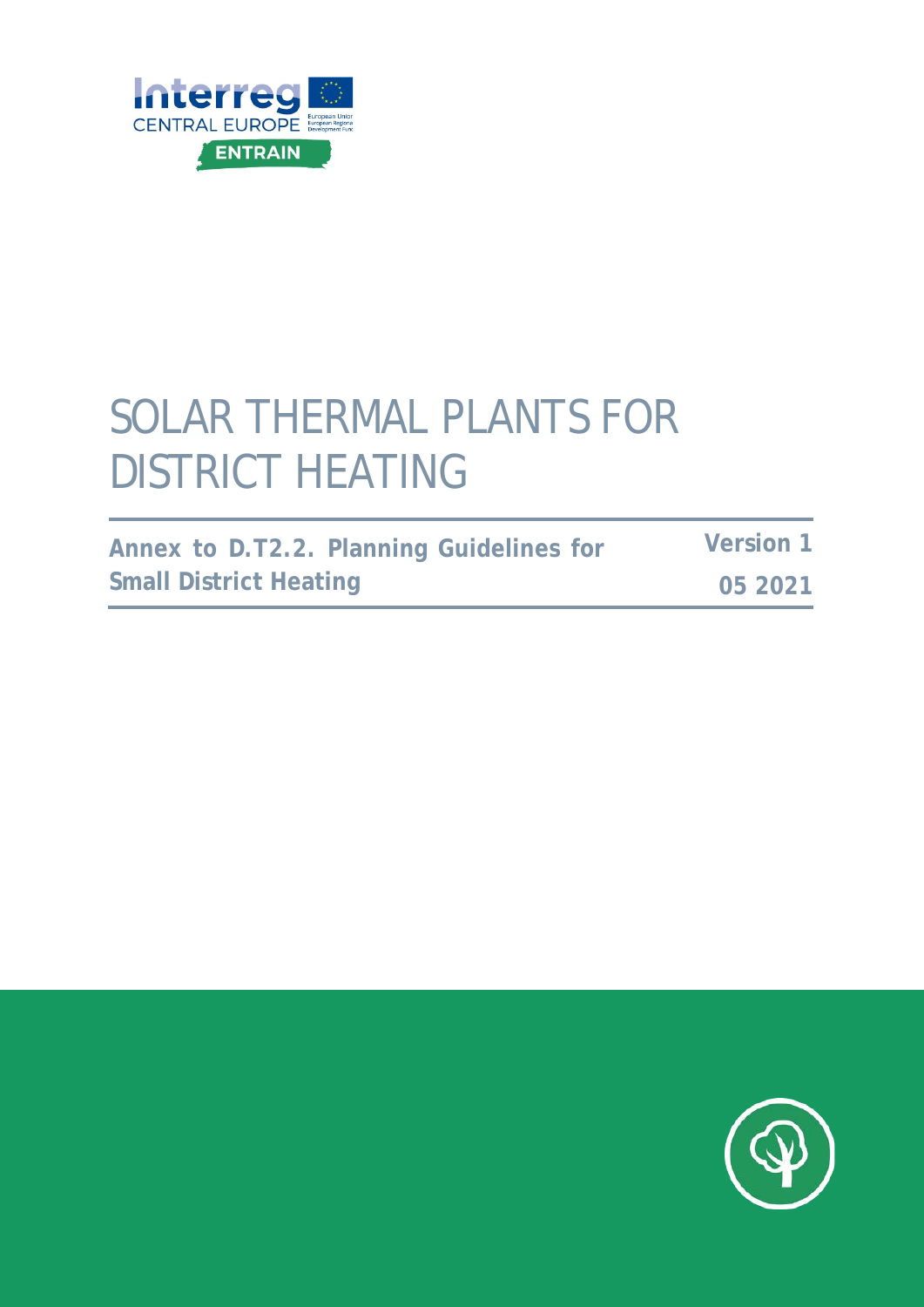



## **Content**

| 2.3. Open space availability for large-scale solar thermal systems  4 |  |
|-----------------------------------------------------------------------|--|
|                                                                       |  |
|                                                                       |  |
|                                                                       |  |
|                                                                       |  |
|                                                                       |  |
|                                                                       |  |
|                                                                       |  |
|                                                                       |  |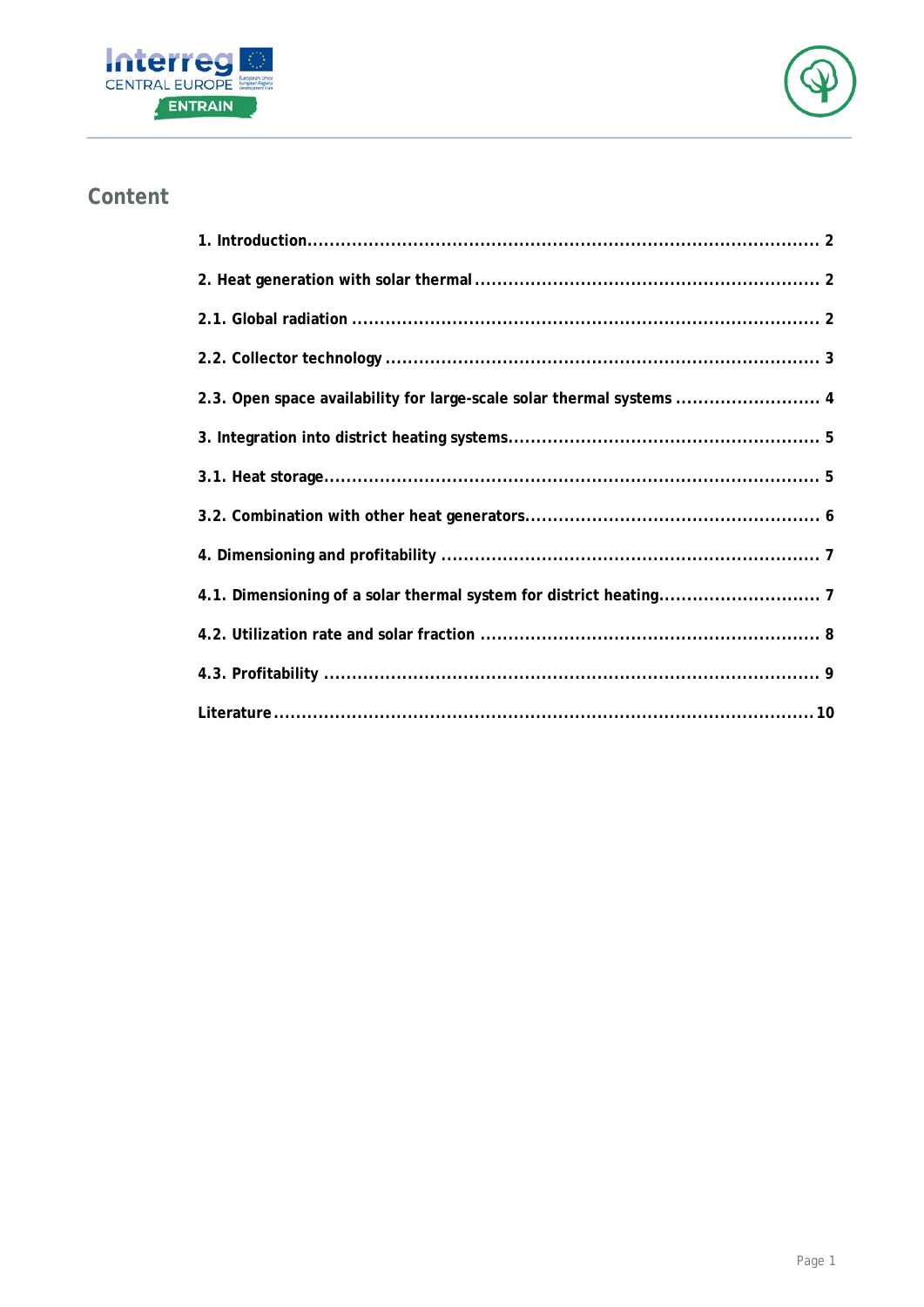



# <span id="page-2-0"></span>**1. Introduction**

This document is an annex to the Planning Guidelines for Small District Heating (deliverable D.T2.2. of the ENTRAIN project) and comprises information regarding the integration of solar thermal plants into renewable energy sources district heating (DH) systems.

The integration of large-scale solar thermal plants into a district heating system requires the consideration of different points for planning and design. From the actual heat generation, depending on the solar irradiation, the collector type and its characteristics as well as the application area to the actual installation on a suitable surface. When integrating the system into district heating, a well-designed dimensioning and detailed calculations play an important role as well as the integration into the overall system depending on the heating network, its temperatures, load requirements and possible heat storage.

For potential operators and investors, in addition to the technical background, economic efficiency and reasonable heat generation costs also play an important role.

# <span id="page-2-1"></span>**2. Heat generation with solar thermal systems**

### <span id="page-2-2"></span>**2.1. Global radiation**

An important factor for the successful operation of a solar thermal plant is the usable global radiation at the intended location. In Germany, the global radiation averages between 950 and 1.200 kWh/m<sup>2</sup>, tending to increase in a southerly direction. In other countries the global radiation deviates and must be determined individually. Fluctuations in global radiation must also be taken into account. Besides fluctuations during individual years, also over a longer period of time, seasonal as well as diurnal fluctuations occur.

Basically, the irradiation is higher in the summer months, whereas the heat demand of the district heating peaks in the winter months. The temporally staggered supply and demand must be taken into account in the planning and represents a further challenge. Usually, corresponding weather services (in Germany, for example, the "Deutscher Wetterdienst" DWD) provide climate and radiation data for different locations. Figure 1 shows an example of the radiation pattern and the heat demand of a typical district heating network over one year.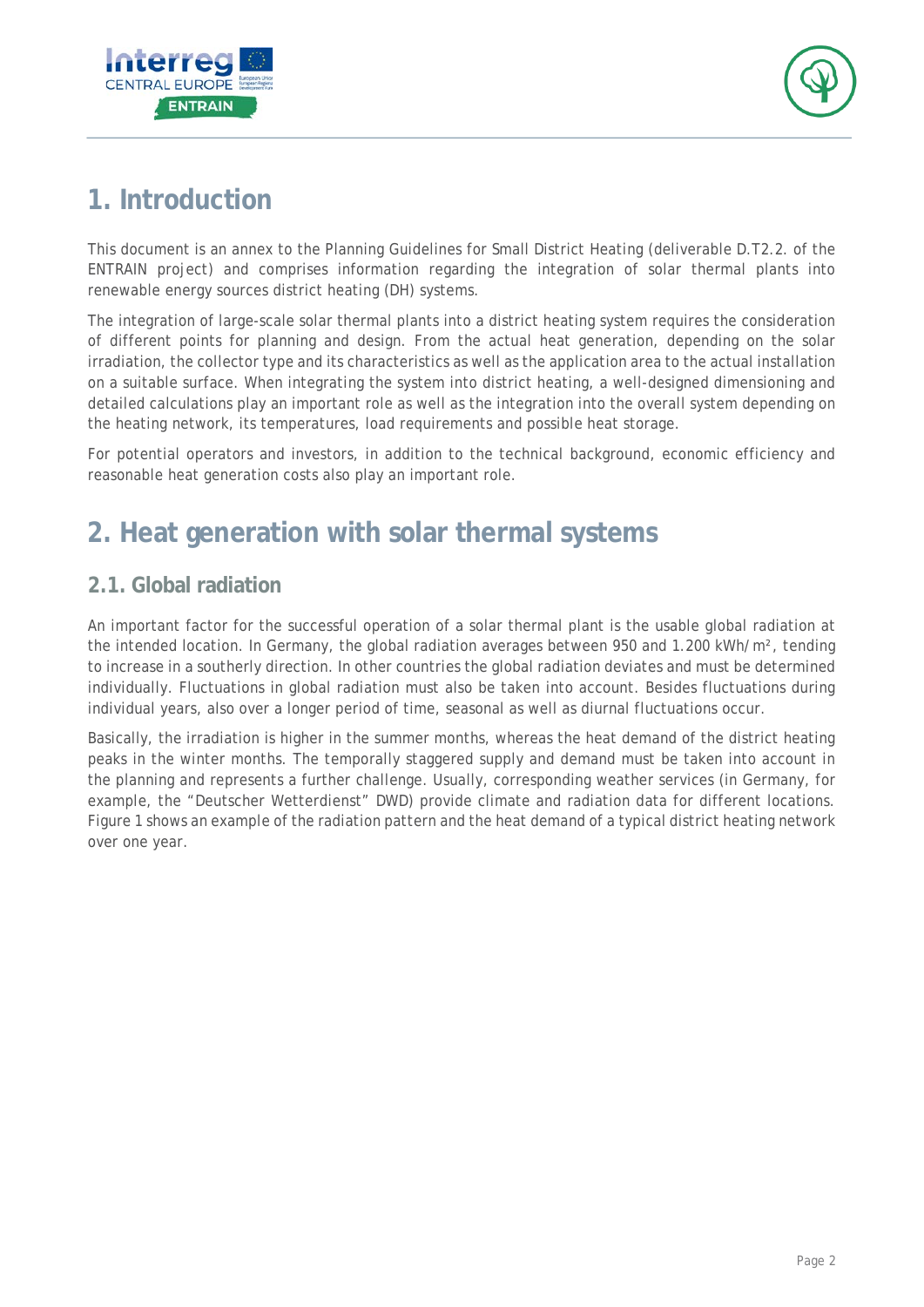





**Figure 1: Example of the radiation pattern and the heat demand of a typical DH network over one year (source: Solites)**

#### <span id="page-3-0"></span>**2.2. Collector technology**

Two different basic collector types are available for heat generation with ground-mounted systems: hightemperature (HT) flat plate collectors and vacuum tube collectors. The mode of operation is similar: the irradiation heats a heat transfer medium flowing inside a copper or aluminium tube (absorber) and the heat gained is transported into the district heating system. However, the collector design is different and both types of collectors have advantages and disadvantages.

A high-temperature flat plate collector consists of a casing with temperature-resistant thermal insulation, a liquid-flow absorber and a highly transparent special glass cover. Due to the better thermal insulation on the back, HT flat plate collectors have low heat and radiation losses even at higher temperatures. With possible average collector temperatures of > 60 °C as well as application temperatures of approx. 100 °C, this collector type is well suited for district heating applications.

The vacuum tube collector has a slightly different design: here the absorber is located in an evacuated glass tube, which reduces heat losses to a minimum. The compound parabolic concentrator vacuum tube collector is available as a special form. The efficiency of the collector is increased by a structurally attached reflection mirror. With operating temperatures of up to 120 °C, also this type is very well suited for district heating applications. Figure 2 shows the design of the two collector types in cross-sectional view.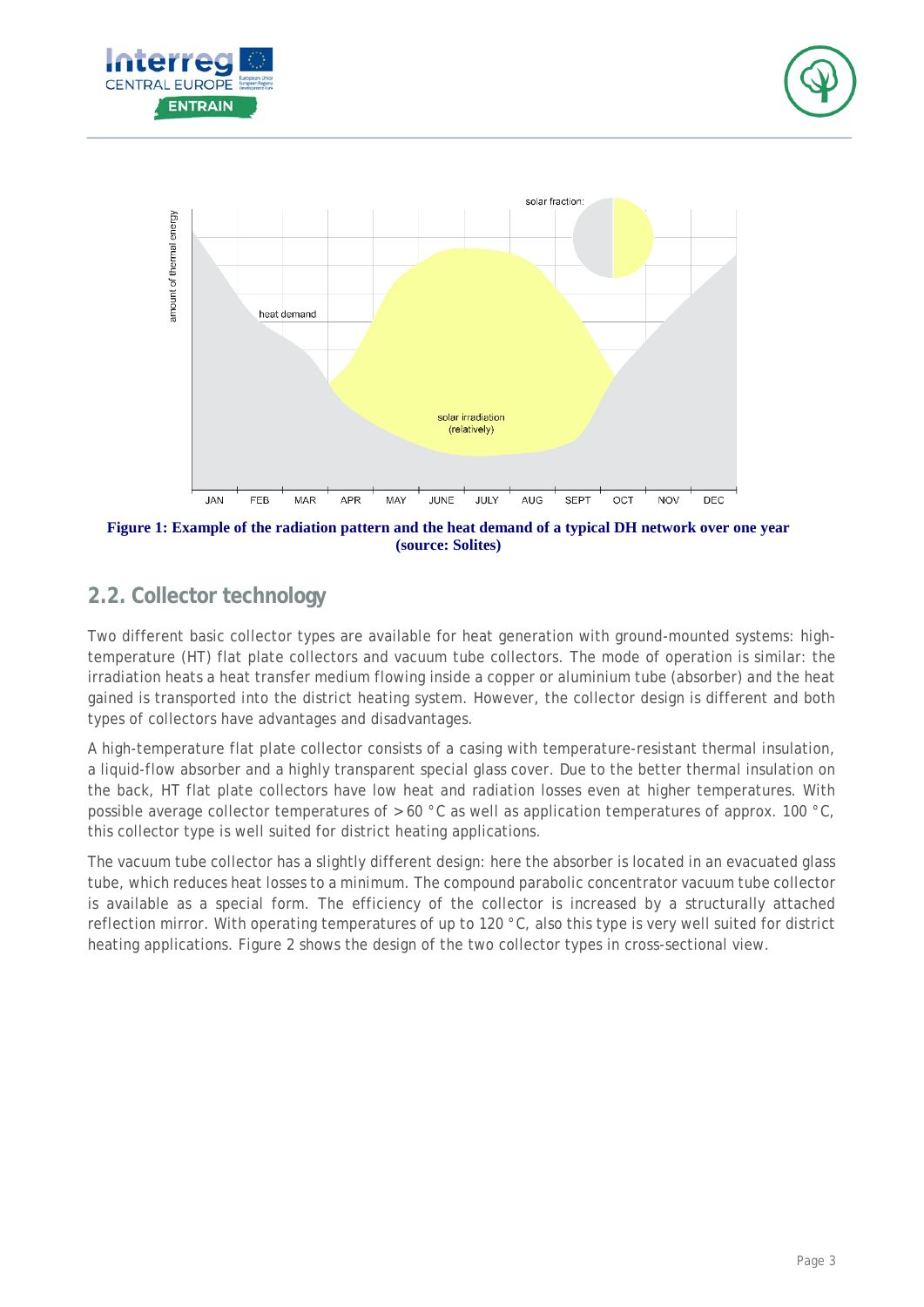





**Figure 1: Design structure of the two typical solar thermal collectors: vacuum tube collector (left) and high-temperature flat plate collector (right) [source: Solites; Wagner Solar]**

For large collector fields, specialized manufacturers offer large modules with a collector area of up to 20 m<sup>2</sup>. This reduces the amount of piping required and makes it relatively easy to set up and interconnect large collector fields with several rows of collectors. Thanks to simple and adaptable mounting systems, the large modules can be installed cost-effectively. Here, a proven pile-driving method (coming from the photovoltaic sector) is used, whereby the installation time and the associated costs as well as the encroachment on the usable area can be significantly reduced. [1]

In addition to the collector design and the usable system temperatures, also the efficiency curves have different characteristics. The decisive factor here is the average system temperature of the district heating network. Depending on the outside air temperature, the collector efficiency decreases with increasing mean temperature of the heating network. Figure 3 shows typical efficiency curves for the two collector types. Depending on the area of application and the temperature levels of the heating network, the respective collector type has advantages in terms of efficiency.



**Figure 2: Typical efficiency curves of the collector types depending on the mean heating network temperature and the outside air temperature [source: Solites]**

#### <span id="page-4-0"></span>**2.3. Open space availability for large-scale solar thermal systems**

Techno-economic, legal, ecological and acceptance-related criteria play a major role for the suitability of an area for the installation of a solar thermal system. Particularly important for solar thermal plants is the location proximity to the heating center or to the district heating network. In contrast to electricity, heat can only be transported over longer distances with considerable heat losses and high specific costs.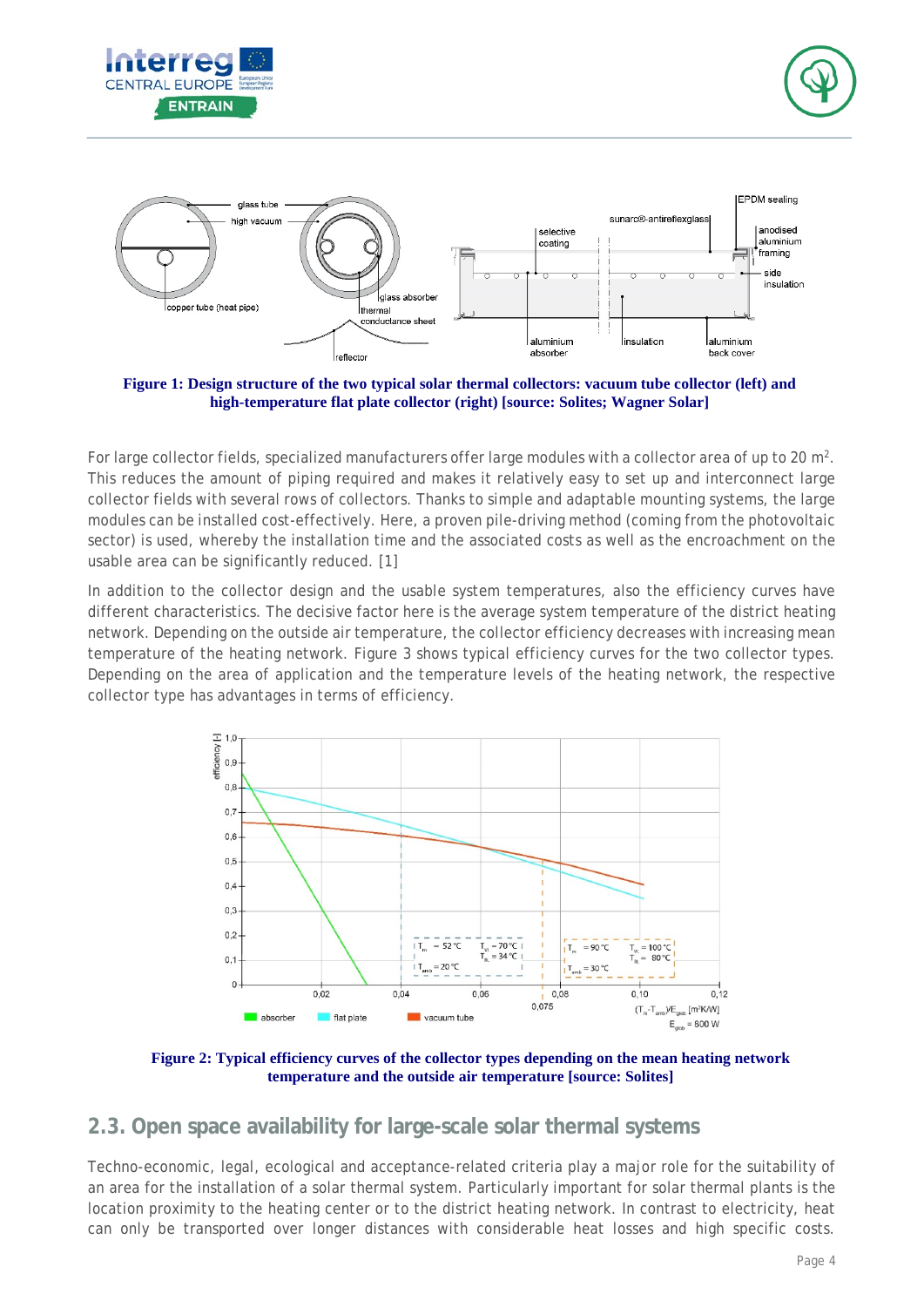



Furthermore, also the hydraulic requirements at the intended location for the integration into the district heating system must be met. [1]

In the past, conversion areas, areas along traffic routes (noise barriers), landfills, slag heaps or green or agricultural areas have proven to be well suited. It must be checked in advance whether the corresponding area is available for development. In addition, there are criteria for the general orientation of the area (horizontal, southeast to southwest orientation, unshaded) to be considered. Additional space required for peripheral equipment and possible storage areas must also be taken into account. [1]

From an ecological point of view, ground-mounted solar thermal systems are very well suited to enhance the biodiversity and ecology in the affected area. For this purpose, a corresponding eco-concept can be developed and, if necessary, supervised by local (nature conservation) associations.

## <span id="page-5-0"></span>**3. Integration into district heating systems**

#### **3.1. Centralized and decentralized integration**

In principle, a distinction is made between two different types when integrating a solar thermal system into district heating systems: centralized and decentralized integration. In the case of central integration, the solar thermal system is integrated at the location of the heating plant (see Figure 4 left). For more distant plants, the integration is done via a separate solar network up to the heating plant. Central integration is used for most large-scale systems because of its simpler technical handling.

In the case of the decentralized variant, the integration takes place directly into the district heating network at a suitable location (see Figure 4 right). The prerequisite for this is that the solar heat generated can be fed into the district heating system at any time, because the solar system is operated without a separate heat storage tank.



**Figure 3: Schematic representation of the centralized (left) and decentralized (right) integration of a solar thermal system in a heating network**

#### <span id="page-5-1"></span>**3.2. Heat storage**

Due to the fluctuating heat generation and the opposing heat demand, a heat storage is necessary in most plant configurations. The heat storage stores the heat that is generated but not required and can feed it into the district heating system at a later time. This increases the degree of utilization of the system and the solar fraction (see chapter [4.2](#page-8-0) for explanation).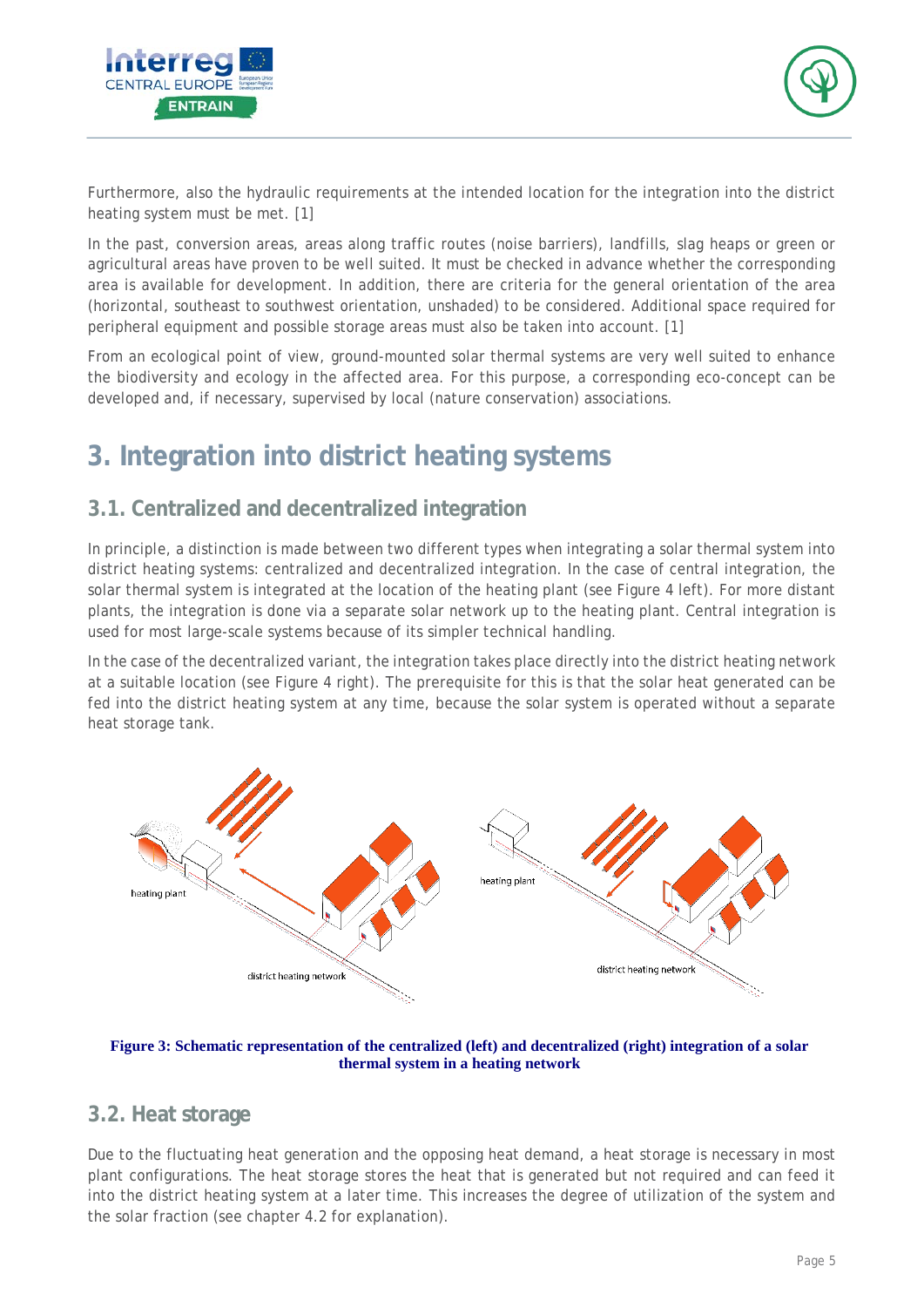



There are two types of heat storages. With a buffer storage (up to approx. 1.000 m<sup>3</sup>), daily fluctuations can be balanced out and operation stagnation of the system can be avoided. Normally, this type of storage is designed as an above-ground storage tank.

From a storage size of 1.000 m<sup>3</sup>, it is called a seasonal or long-term heat storage. This allows heat to be stored for several weeks and months. The storage tank is usually charged during the summer months and discharged during the heating period. In addition to tank thermal energy storages, other types of seasonal storages applied are pit thermal energy storages, borehole thermal energy storages or aquifer thermal energy storages (see Figure 5).



**Figure 4: Schematic representation of different storage types for long-term heat storage [source: Solites]**

Besides conventional storage operation, seasonal heat storages can be used in combination with heat pumps. In this case, the heat pump increases the utilization rate of the storage tank. The current trend is towards multifunctional heat storage systems, into which different heat generators feed in (see following chapter), making it possible to realise a completely renewable and sustainable heat supply concept.

Investment costs related to the storage are depending on the storage type applied, increase with storage size and considerably affect the profitability of the whole system.

#### <span id="page-6-0"></span>**3.3. Combination with other heat generators**

In general, solar thermal energy can only cover a part of the heat demand of a DH system. Usually, solar fractions of the total heat production of less than 20 percent are realized (see chapter [4.3\)](#page-9-0). Therefore, additional heat generators are required in any case in order to cover the whole heat demand. Furthermore, a peak load or redundant heat generator (which usually only has a very small coverage share) is required as well, in order to ensure security of supply. Combinations with all kinds of renewable heat sources (see Figure 6) are possible in principle but have to be evaluated regarding technological and economic feasibility.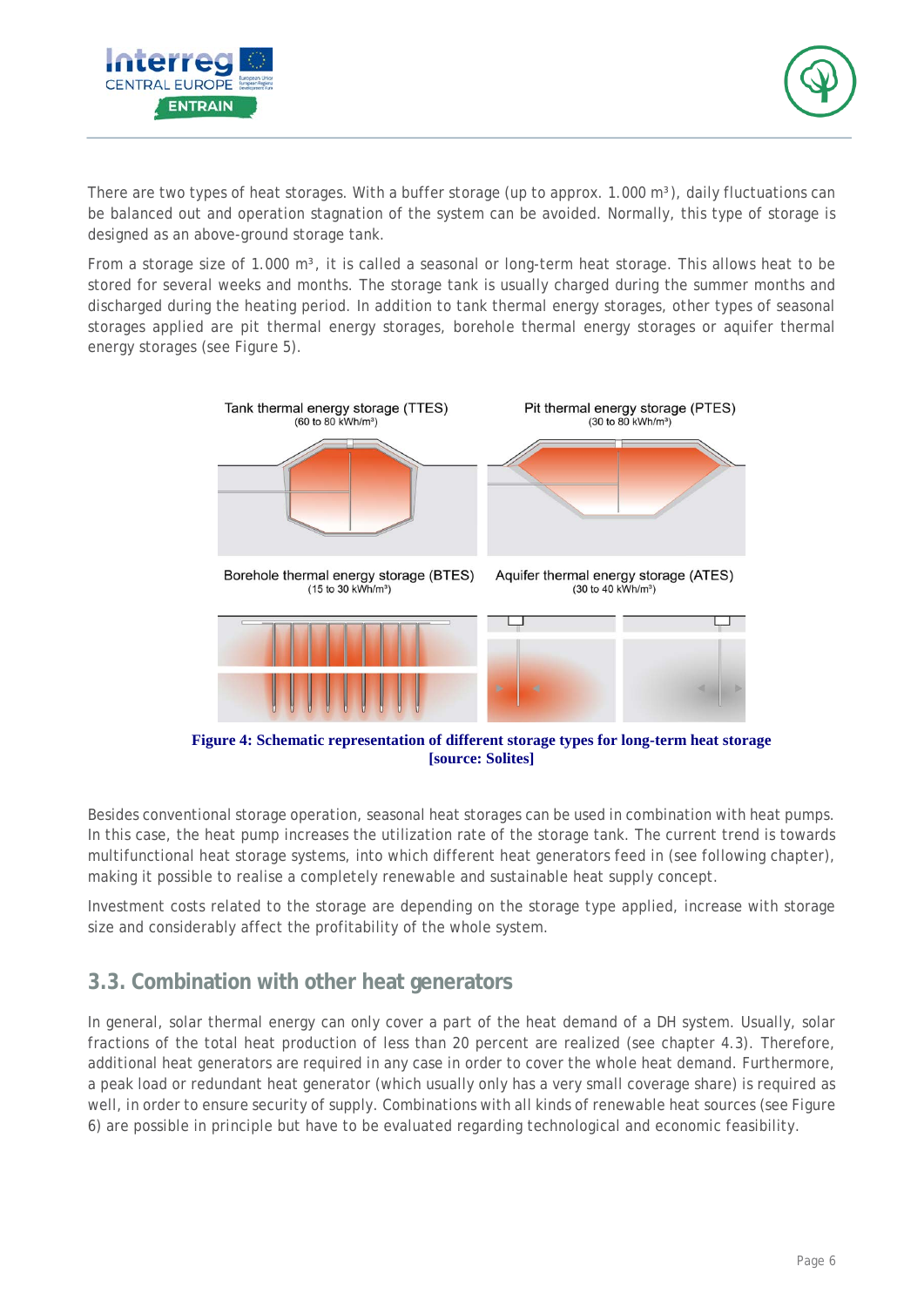





**Figure 5: Solar thermal systems are well suited for combination with other heat generation systems [source: Solites]**

In smaller, regional district heating networks in Germany, a combination of solar thermal plants with biomass (wood chips or wood pellets) boiler has proven to be well suited. In principle, solar thermal energy can be combined with all other types of (preferably renewable) heat generation. For example, a solar thermal system can also be combined with CHP (combined heat and power production), large-scale heat pumps, industrial waste heat, power-to-heat, or waste combustion.

The appropriate combination depends on different local factors and must always be assessed on a projectspecific level according to ecological and economic aspects.

# <span id="page-7-0"></span>**4. Dimensioning and profitability**

-

#### <span id="page-7-1"></span>**4.1. Dimensioning of a solar thermal system for district heating**

Taking into account the boundary conditions mentioned above, a suitable design and dimensioning of the solar thermal system can be carried out. Depending on the irradiation on site, the district heating temperatures and the heat demand, the solar thermal system in combination with the corresponding heat storage tank is designed according to demand. The potentially available (free) area for the installation of the solar thermal collectors, desired/targeted solar fractions and the solar heat surplus (stagnation days)<sup>[1](#page-7-2)</sup> must be taken into account.

Depending on the collector type, average heating network temperature and hydraulic control integration (preheating mode or network flow temperature), the specific collector yield is between 300 and 550 kWh/(m²collector area\*a).

<span id="page-7-2"></span><sup>1</sup> Solar heat surplus (also stagnation) occurs on days when solar heat cannot be absorbed by the heat network or heat storage and it remains unused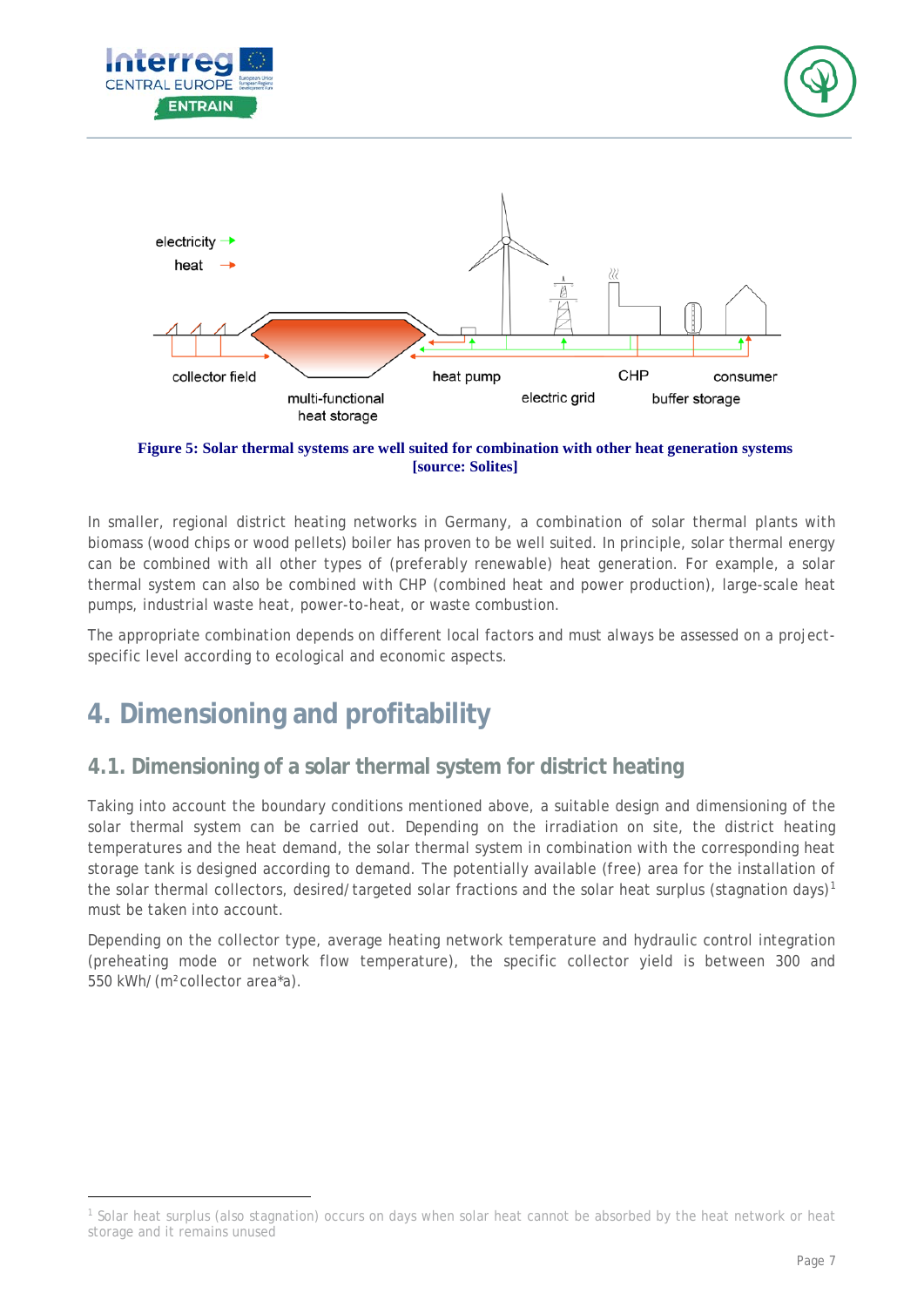





**Figure 6: Specific solar yield of useful heat from different collector types depending on the average heating network temperature and the hydraulic control integration [Quelle: Solites]**

With an average land to collector area ratio of 2 - 2.5, the annual heat output of a solar thermal system is 1.500 – 2.500 MWh per hectare of land area.

#### <span id="page-8-0"></span>**4.2. Utilization rate and solar fraction**

Important criteria's for evaluating the efficiency of the system are the solar fraction, the system utilization rate and the solar utilization rate. The solar fraction describes the proportion of solar heat used in relation to the heat demand in the grid. The system and solar utilization rate show the efficiency of the solar heat used in relation to the collector field output and the total irradiation on the collector field, respectively.

With optimal design, the storage volume and also the solar fraction usually increase with increasing collector area. On the one hand, larger storage tanks allow the heat generated to be used more efficiently; on the other hand, this increases the heat losses through the storage tank. Due to this, the system efficiency and thus the economic efficiency decreases with increasing collector area (Figure 8). The aim of the design and dimensioning is to find the energetic, ecological and economic optimum of the system configuration.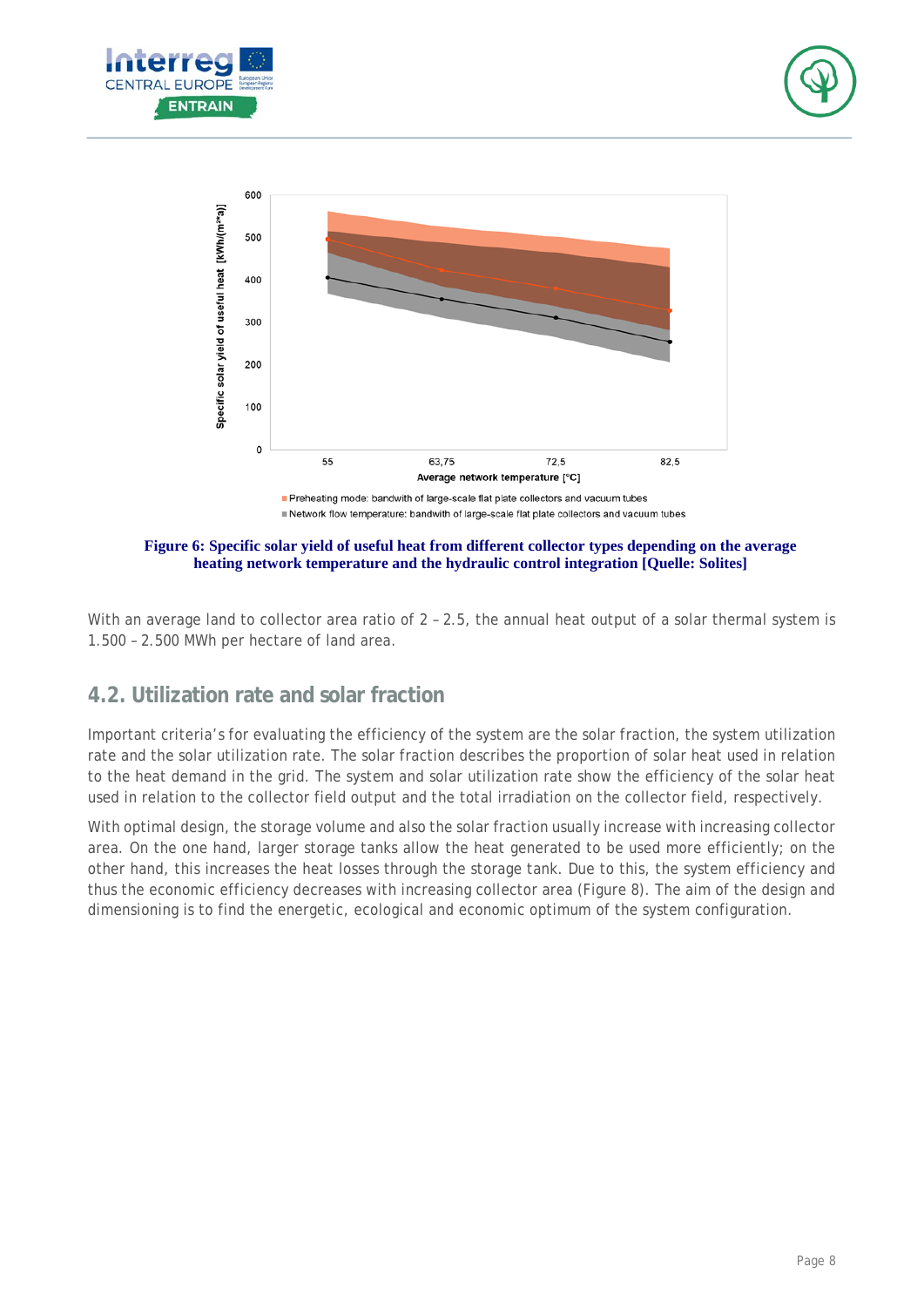



**Figure 7: Exemplary representation of the dependence of solar fraction, utilization rate and economic efficiency on the collector area [source: Solites]**

The overall efficiency and suitability of a collector for a specific application is usually determined and evaluated with a simulation program. This involves generating a yield forecast on at least an hourly basis with weather and load data for an operating year. The selection of a suitable collector type should always be project-specific and not only based on efficiency data.

For initial estimates, the ScenoCalc Fernwärme (SCFW, [www.scfw.de\)](http://www.scfw.de/)<sup>[2](#page-9-1)</sup> calculation program can be used. ScenoCalc Fernwärme can be used to calculate the useful solar heat yield of solar thermal systems integrated into heating networks. In addition, other components of a system such as pipelines, heat exchangers, and heat storage tanks are taken into account, enabling the calculation of the solar useful heat yield at the point of feed-in to a district heating. The load profile of the district heating is also taken into account.

#### <span id="page-9-0"></span>**4.3. Profitability**

-

Solar thermal plants are capital-intensive projects: primarily, the investment costs consist of the components collector field, heat storage, other system components and buildings, measurement and control technology, as well as planning and approval costs. In addition, there are costs for the required land area.[1]

However, the independence from fluctuating and accruing fuel costs as well as low maintenance and operating costs have a positive effect on the heat production costs in the long term. Over the entire project duration, depending on the plant configuration, there are known and constant specific heat costs of approx. 40 - 60 €/MWh.

If funding for the use of solar thermal systems, storage tanks, and more is added, the specific heating costs are further reduced. Since funding is mostly available on a country-specific national level, the possible conditions and requirements for each project must be checked individually.

Like any heat generation system, a solar thermal system must hold its own economically against other generation sources, while also taking into account the increase in efficiency of the overall combined heat generation system.

<span id="page-9-1"></span><sup>&</sup>lt;sup>2</sup> SCFW requires solar thermal system knowledge. The calculation results serve for first estimations and do not represent a system design or final dimensioning. The tool is only available in German language.